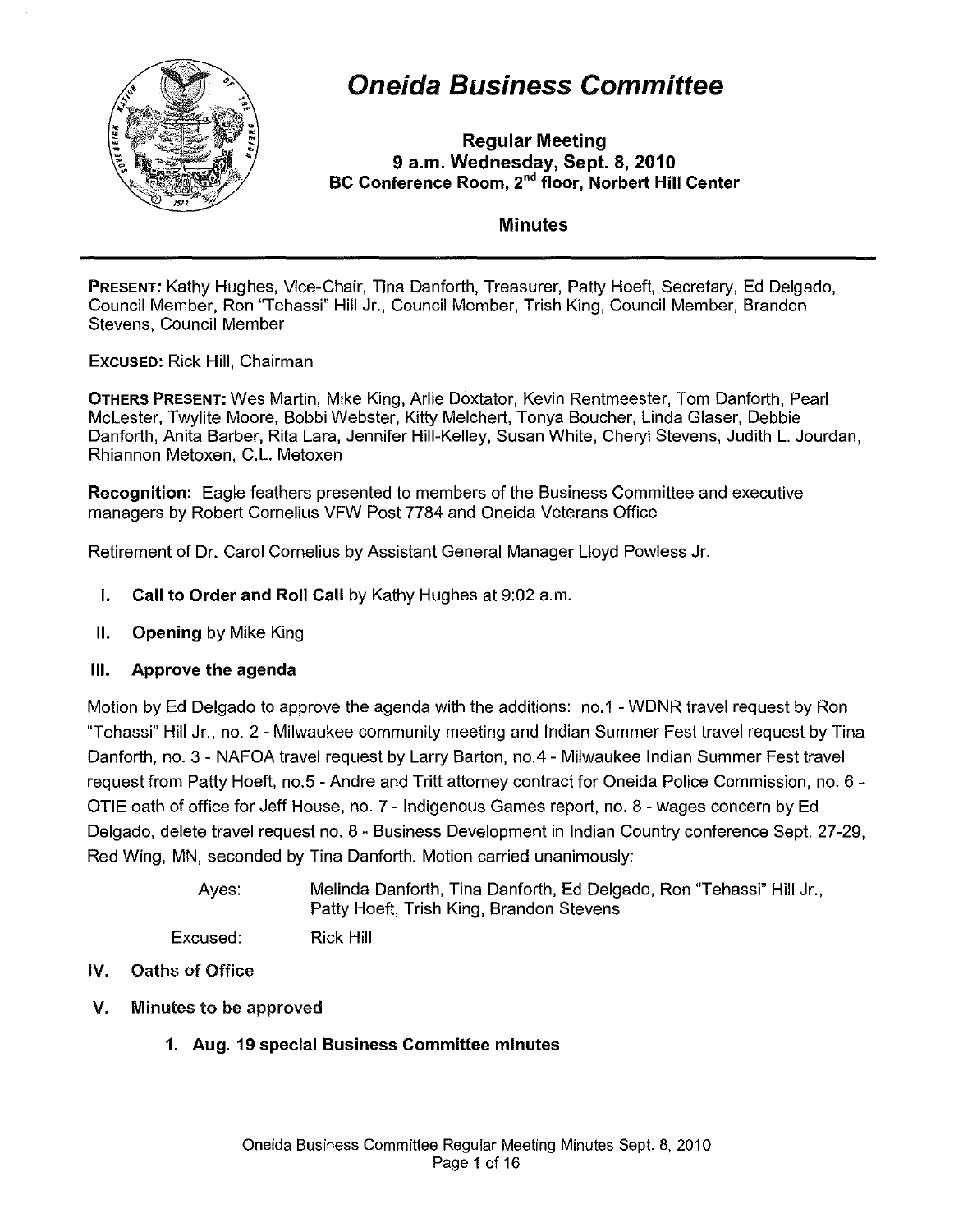Motion by Trish King to approve the Aug. 19 special Business Committee minutes, seconded by Patty Hoeft. Motion carried with one abstention:

Ayes: Abstained: Excused: Melinda Danforth, Ed Delgado, Ron "Tehassi" Hill Jr., Patty Hoeft, Trish King, Brandon Stevens Tina Danforth Rick Hill

#### 2. Aug. 26 Business Committee minutes

Motion by Trish King to approve the Aug. 26 Business Committee minutes, seconded by Patty Hoeft. Motion carried with one abstention:

Ayes: Abstained: Excused: Tina Danforth, Ed Delgado, Ron "Tehassi" Hill Jr., Patty Hoeft, Kathy Hughes, Trish King, Brandon Stevens Melinda Danforth Rick Hill

#### VI. Resolutions

1. Resident Centered Care Community - Project Implementation Team Stipends Sponsor: Dellora Cornelius/Melinda Danforth

Motion by Ed Delgado to adopt resolution 09-08-10-A Resident Centered Care Community - Project Implementation Team Stipends no more than one meeting a month, seconded by Melinda Danforth. Motion carried with two abstentions:

| Ayes:                           | Melinda Danforth, Ed Delgado, Ron "Tehassi" Hill Jr., Patty Hoeft,<br><b>Brandon Stevens</b>                                                                                                                                                                                                                                                                                       |
|---------------------------------|------------------------------------------------------------------------------------------------------------------------------------------------------------------------------------------------------------------------------------------------------------------------------------------------------------------------------------------------------------------------------------|
| Abstained:                      | Tina Danforth, Trish King                                                                                                                                                                                                                                                                                                                                                          |
| For the record:<br>$\mathbf{r}$ | Tina Danforth said I abstained because I didn't get an answer to my<br>questions and I don't know how many people are serving on this project<br>implementation team as it says in the resolution. Also I asked has who<br>was on the steering committee. I don't know who's currently on the<br>steering committee and I don't know if there's an overlap of<br>responsibilities. |
| Excused:                        | <b>Rick Hill</b>                                                                                                                                                                                                                                                                                                                                                                   |

#### VII. Board, Committee and Commission quarterly reports

#### 1. Child Protective Board

Sponsor: Wesley Martin

Motion by Tina Danforth to approve the Child Protective Board quarterly report, seconded by Melinda Danforth. Motion carried unanimously:

> Ayes: Melinda Danforth, Tina Danforth, Ed Delgado, Ron "Tehassi" Hill Jr., Patty Hoeft, Trish King, Brandon Stevens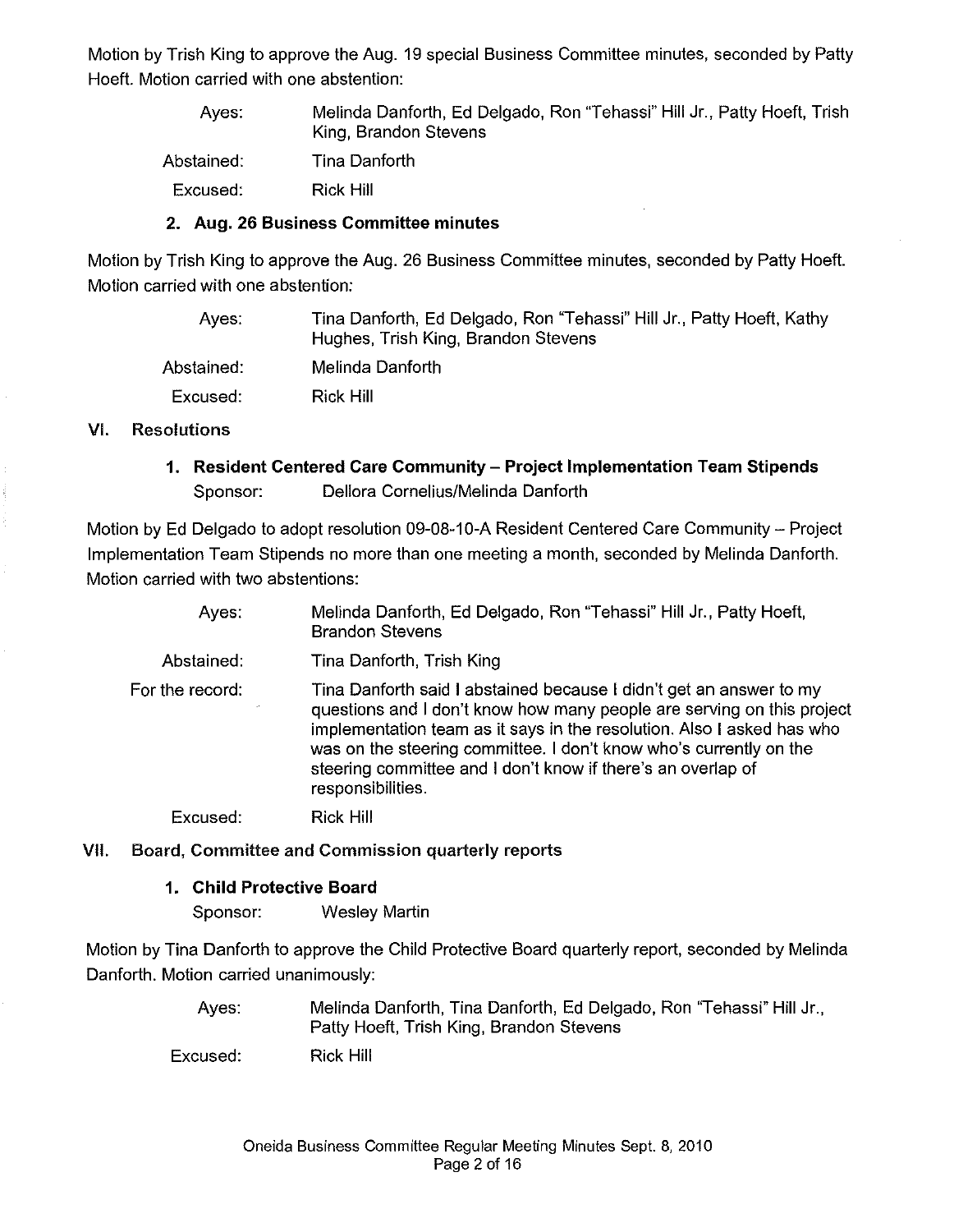# **2. Anna John Nursing Home Commission**

Sponsor: Dellora Cornelius

Motion by Melinda Danforth to defer the Anna John Nursing Home Commission report to the Sept. 22 Business Committee meeting, seconded by Brandon Stevens. Motion carried unanimously:

> Ayes: Melinda Danforth, Tina Danforth, Ed Delgado, Ron "Tehassi" Hill Jr., Patty Hoeft, Trish King, Brandon Stevens

Excused: Rick Hill

# **3. Oneida Nation Commission on Aging**

Sponsor: Dellora Cornelius

Motion by Melinda Danforth to defer the Oneida Nation Commission on Aging quarterly report to the Sept. 22 as requested, seconded by Ron "Tehassi" Hill Jr. Motion carried unanimously:

> Ayes: Excused: Melinda Danforth, Tina Danforth, Ed Delgado, Ron "Tehassi" Hill Jr., Patty Hoeft, Trish King, Brandon Stevens Rick Hill

# VIII. Standing **Committees**

# **A. Legislative Operating Committee**

# **1. Aug. 18 LOC minutes**

Sponsor: Trish King

Motion by Melinda Danforth to approve the Aug. 18 Legislative Operating Committee minutes, seconded by Tina Danforth. Motion carried unanimously:

> Ayes: Melinda Danforth, Tina Danforth, Ed Delgado, Ron "Tehassi" Hill Jr., Patty Hoeft, Trish King, Brandon Stevens

Excused: Rick Hill

**2. Local Land Use Regulation Policy**  Sponsor: Trish King

Motion by Patty Hoeft to defer to the Legislative Operating Committee to address the questions raised today, seconded by Tina Danforth. Motion withdrawn.

Motion by Patty Hoeft to defer to the General Manager and Chief of Staff to bring back a plan on how this policy will be implemented that will include the Divisions responsible for implementation and cost to carry it out and if that plan can come back before Oct. 28 when this emergency action will expire, seconded by Tina Danforth. Motion failed with four opposed and one abstention:

| Aves.      | Tina Danforth, Patty Hoeft                                           |
|------------|----------------------------------------------------------------------|
| Opposed:   | Melinda Danforth, Ed Delgado, Ron "Tehassi" Hill Jr. Brandon Stevens |
| Abstained: | Trish King                                                           |
| Excused:   | Rick Hill                                                            |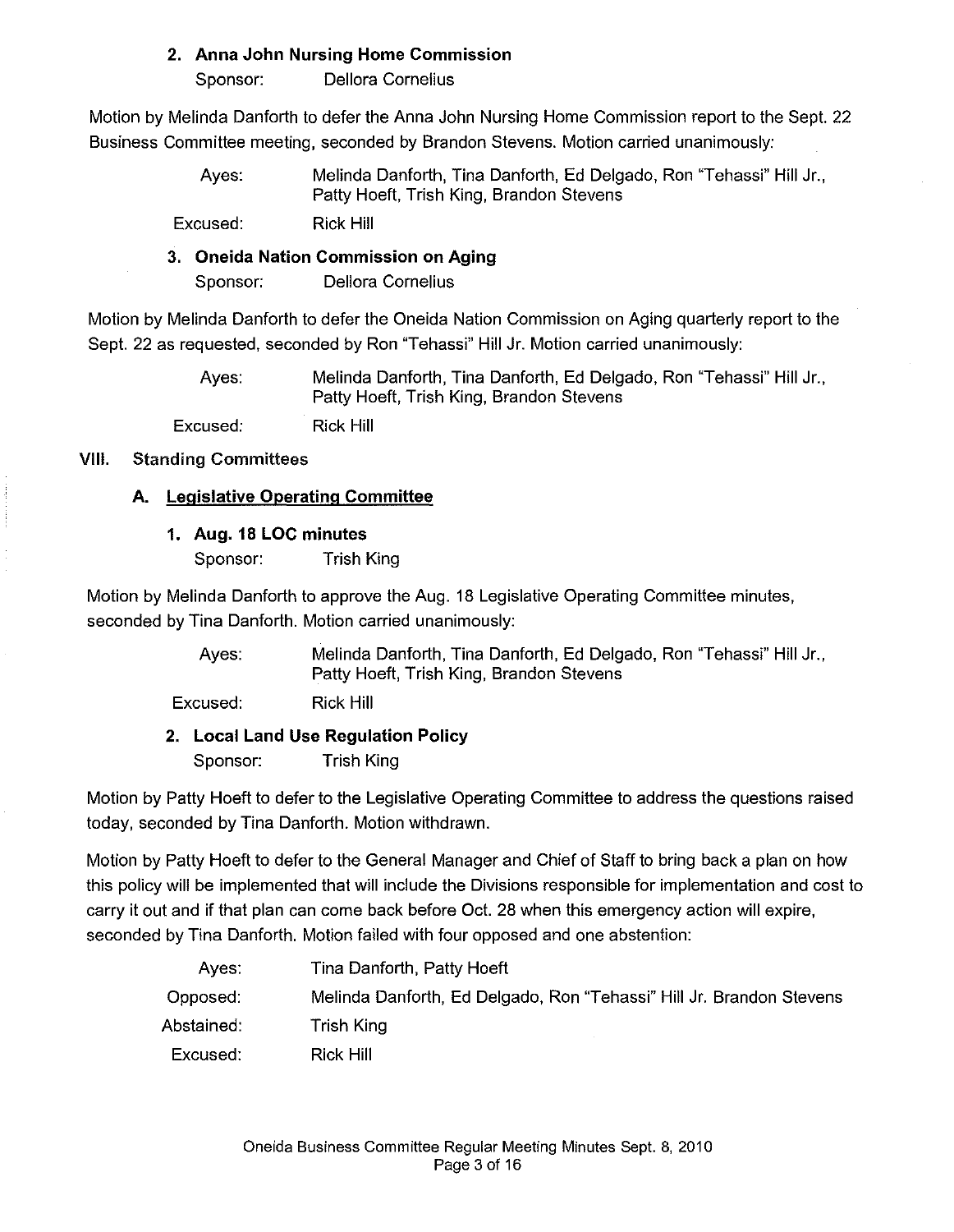Motion by Tina Danforth to table to bring back the necessary information. Motion failed for lack of second.

Main motion by Ed Delgado to approve the policy and adopt resolution 09-08-10-B Local Land Use Regulation Reimbursement Policy, seconded by Brandon Stevens. Motion carried with one opposed:

| Ayes:           | Melinda Danforth, Ed Delgado, Ron "Tehassi" Hill Jr., Patty Hoeft, Trish<br>King, Brandon Stevens                                                                                                                                                                                                                                               |
|-----------------|-------------------------------------------------------------------------------------------------------------------------------------------------------------------------------------------------------------------------------------------------------------------------------------------------------------------------------------------------|
| Opposed:        | Tina Danforth                                                                                                                                                                                                                                                                                                                                   |
| Excused:        | <b>Rick Hill</b>                                                                                                                                                                                                                                                                                                                                |
| For the record: | Tina Danforth said I opposing this again because we are approving<br>something that will allow for implementation that has a cost to the tribal<br>budget and no funds have been identified to take these funds from.                                                                                                                           |
| For the record: | Melinda Danforth said I just want to state that I support this endeavor<br>because we are asking our tribal members to be in a jurisdictional battle<br>with Hobart and if we do not support this policy at this time, then we are<br>not supporting our tribal members in the fight that we're asking them to<br>fight on behalf of the tribe. |

First amendment to the main motion by Patty Hoeft to require the General Manager and Chief of Staff to bring back an implementation plan to the Oct. 13 Business Committee meeting, seconded by Ed Delgado. Motion carried with one opposed:

| Aves:    | Melinda Danforth, Ed Delgado, Ron "Tehassi" Hill Jr., Patty Hoeft, Trish<br>King, Brandon Stevens |
|----------|---------------------------------------------------------------------------------------------------|
| Opposed: | Tina Danforth                                                                                     |
| Excused: | Rick Hill                                                                                         |

Second amendment to the main motion by Tina Danforth that item C and D under Article 5 section 5-1 be deleted from the amendments and that this not be implemented until funds have been identified, seconded by Patty Hoeft. Motion failed with four opposed and one abstention:

| Ayes:      | Tina Danforth, Ron "Tehassi" Hill Jr.                 |
|------------|-------------------------------------------------------|
| Opposed:   | Melinda Danforth, Ed Delgado, Patty Hoeft, Trish King |
| Abstained: | <b>Brandon Stevens</b>                                |
| Excused.   | <b>Rick Hill</b>                                      |

3. **Emergency Amendments to the Personnel Policies and Procedures on Trade-Back for Cash of Personal and Vacation Time** 

Sponsor: Trish King

Motion by Melinda Danforth to adopt resolution 09-08-10-C Emergency Amendments to the Personnel Policies and Procedures on Trade-Back for Cash of Personal and Vacation Time, seconded by Trish King. Motion carried with one opposed:

> Ayes: Melinda Danforth, Ed Delgado, Ron "Tehassi" Hill Jr., Patty Hoeft, Trish King, Brandon Stevens

Opposed: Tina Danforth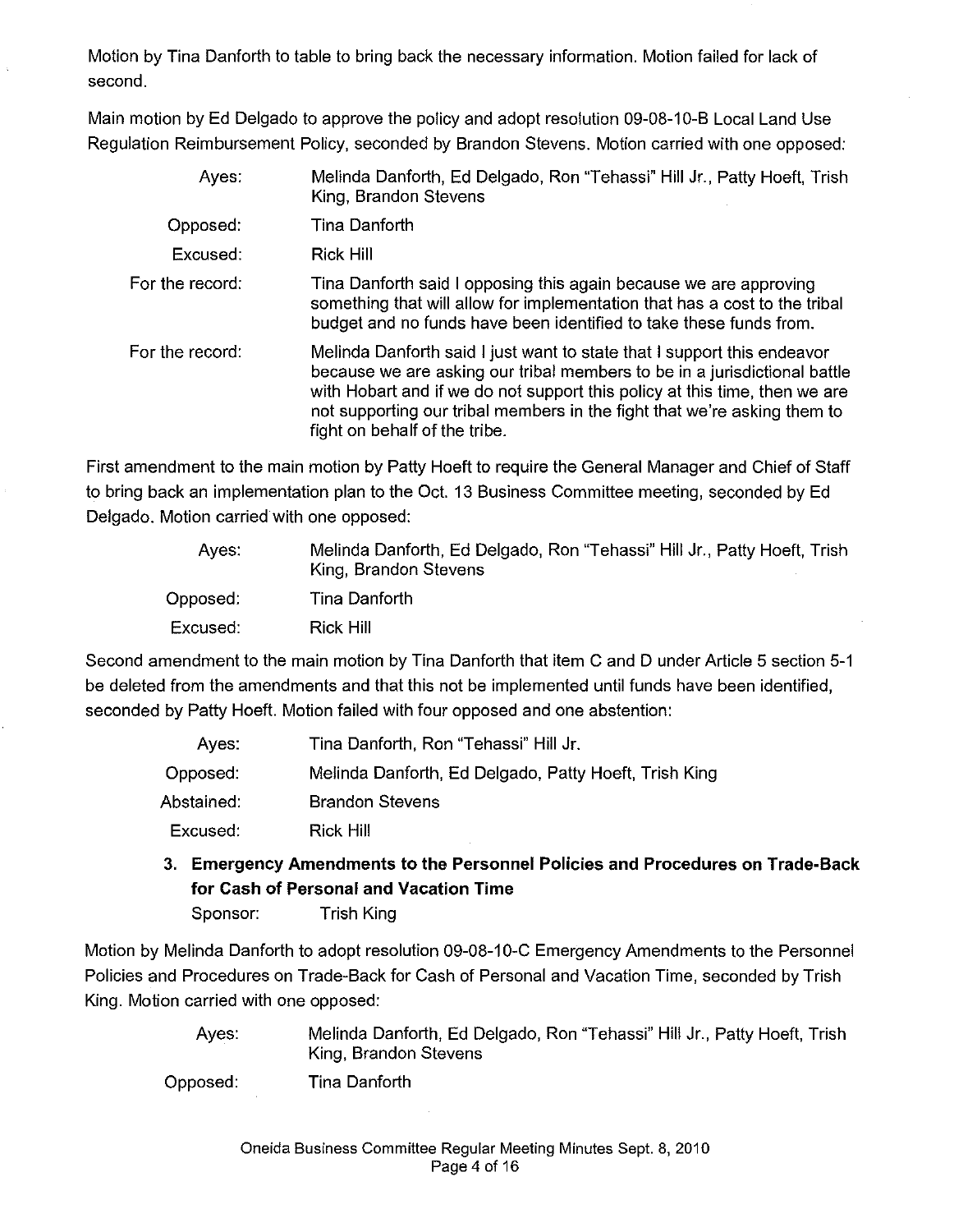Excused: Rick Hill

4. Suspension of Anytime and Emergency Trade-Back for Cash and Limiting Annual Trade-Back for Cash of Personal and Vacation Time

Sponsor: Trish King

Motion by Trish King to adopt resolution 0-08-10-D Suspension of Anytime and Emergency Trade-Back for Cash of Personal and Vacation Time, seconded by Ron "Tehassi" Hill Jr. Motion carried with two abstentions:

| Ed Delgado, Ron "Tehassi" Hill Jr., Patty Hoeft, Trish King, Brandon |
|----------------------------------------------------------------------|
| Melinda Danforth, Tina Danforth                                      |
|                                                                      |
|                                                                      |

### B. Finance Committee

# 1. Sept. 3 Finance Committee minutes

Sponsor: Tina Danforth

Motion by Tina Danforth to approve the Sept. 3 Finance Committee minutes, seconded by Ed Delgado. Motion carried with one abstention:

| Aves:      | Tina Danforth, Ed Delgado, Ron "Tehassi" Hill Jr., Patty Hoeft, Trish King,<br><b>Brandon Stevens</b> |
|------------|-------------------------------------------------------------------------------------------------------|
| Abstained: | Melinda Danforth                                                                                      |
| Excused:   | Rick Hill                                                                                             |

#### IX. Travel

- A. Travel reports
- **B.** Travel requests
	- 1. DHHS Health Research Advisory Council meeting Oct. 7, Albuquerque, NM Sponsor: Kathy Hughes

Motion by Patty Hoeft to approve Vice-Chair Kathy Hughes to attend the Department of Health and Human Services Health Research Advisory Council meeting Oct. 7, Albuquerque, NM and all expenses paid for by HRAC, seconded by Ron "Tehassi" Hill Jr. Motion carried unanimously:

> Ayes: Melinda Danforth, Tina Danforth, Ed Delgado, Ron "Tehassi" Hill Jr., Patty Hoeft, Trish King, Brandon Stevens

Excused: Rick Hill

# 2. TTAG meeting Nov. 9-10, Washington D.C.

Sponsor: Kathy Hughes

Motion by Patty Hoeft to approve Vice-Chair Kathy Hughes to attend the Tribal Technical Advisory Group meeting Nov. 9-10, Washington D.C. and all expenses are paid for by TTAG, seconded by Brandon Stevens. Motion carried unanimously: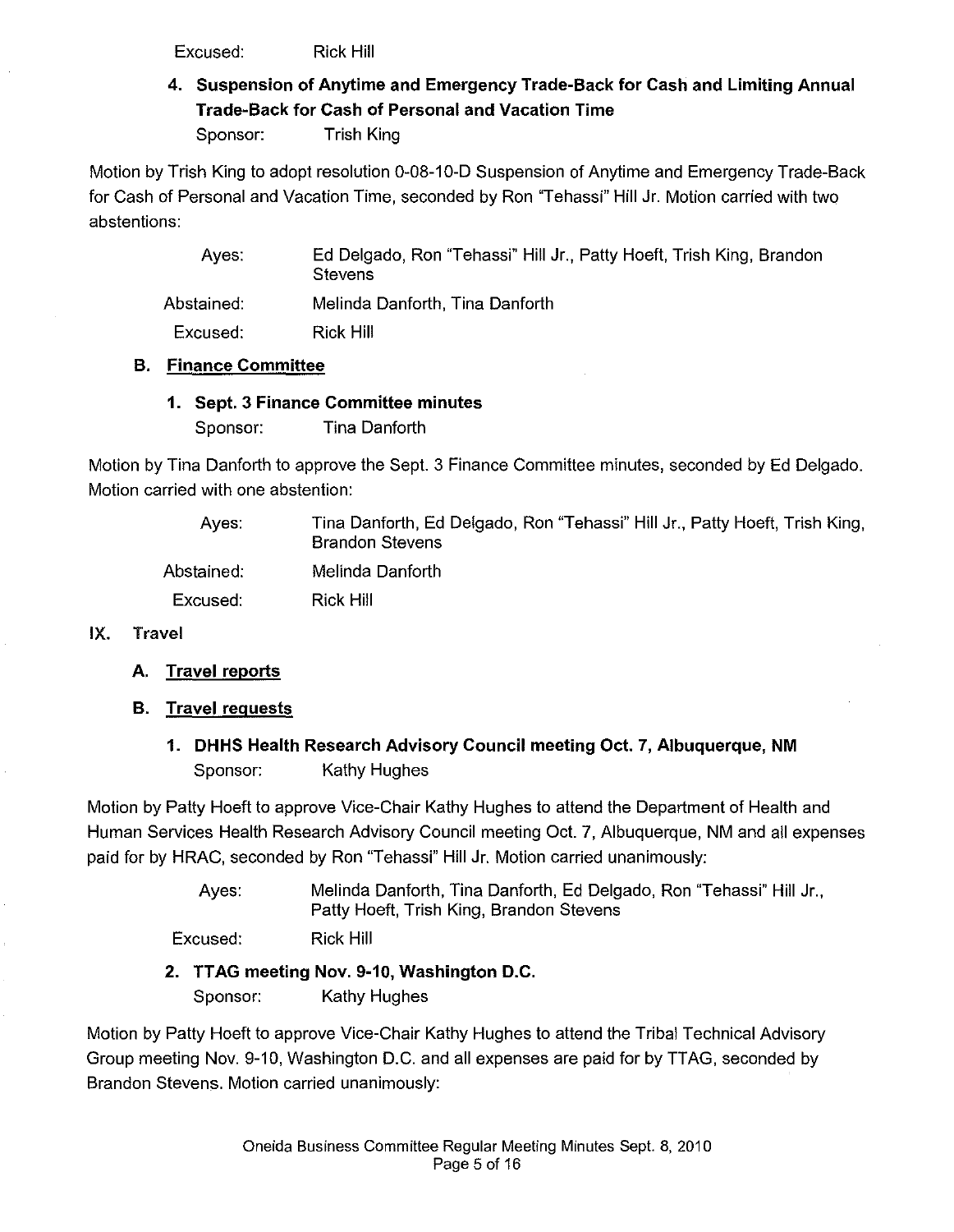Ayes: Melinda Danforth. Tina Danforth. Ed Delgado. Ron "Tehassi" Hill Jr.. Patty Hoeft. Trish King. Brandon Stevens

Excused: Rick Hill

#### 3. **NIH** meeting Nov. 8. Washington D.C.

Sponsor: Kathy Hughes

Motion by Patty Hoeft to approve Vice-Chair Kathy Hughes to attend the National Institutes of Health meeting Nov. 8. Washington D.C. and all expenses paid for by HRAC. seconded by Ron 'Tehassi" Hill Jr. Motion carried unanimously:

| Ayes: | Melinda Danforth, Tina Danforth, Ed Delgado, Ron "Tehassi" Hill Jr., |
|-------|----------------------------------------------------------------------|
|       | Patty Hoeft, Trish King, Brandon Stevens                             |

Excused: Rick Hill

### 4. Indian Summer Festival Sept. 10-12, Milwaukee, **WI**

Sponsor: Ed Delgado

Motion by Patty Hoeft to approve Councilman Ed Delgado to attend the Indian Summer Festival Sept. 10-12, Milwaukee, WI. seconded by Trish King. Motion carried with one abstention:

| Ayes.           | Tina Danforth, Ed Delgado, Ron "Tehassi" Hill Jr., Patty Hoeft, Trish King,<br><b>Brandon Stevens</b>                                                                                                   |
|-----------------|---------------------------------------------------------------------------------------------------------------------------------------------------------------------------------------------------------|
| Abstained:      | Melinda Danforth                                                                                                                                                                                        |
| For the record: | Ed Delgado said this was in response to a request for the Chair to attend<br>and the Chair was not able to attend so he put it out to a Business<br>Committee member to attend so this is what this is. |
| Excused:        | Rick Hill                                                                                                                                                                                               |
|                 |                                                                                                                                                                                                         |

# 5. National Prisoner Reentry conference Oct. 7-10, Milwaukee, **WI**  Sponsor: Melinda Danforth

Motion by Patty Hoeft to approve Councilwoman Melinda Danforth to attend the National Prisoner Reentry conference Oct. 7-10. Milwaukee. WI. seconded by Ron "Tehassi" Hill Jr. Motion carried with one abstention:

| Aves:      | Tina Danforth, Ed Delgado, Ron "Tehassi" Hill Jr., Patty Hoeft, Trish King,<br><b>Brandon Stevens</b> |
|------------|-------------------------------------------------------------------------------------------------------|
| Abstained: | Melinda Danforth                                                                                      |
| Excused:   | Rick Hill                                                                                             |

# 6. Region 5 - Regional Tribal Operations Committee meeting Nov. 16-17, Petoskey, **MI**  Sponsor: Melinda Danforth

Motion by Patty Hoeft to approve Councilwoman Melinda Danforth to attend Region 5 - Regional Tribal Operations Committee meeting Nov. 16-17. Petoskey. MI and the expenses will be paid by the GAP monies from the EPA. seconded by Ron "Tehassi" Hill Jr. Motion carried unanimously: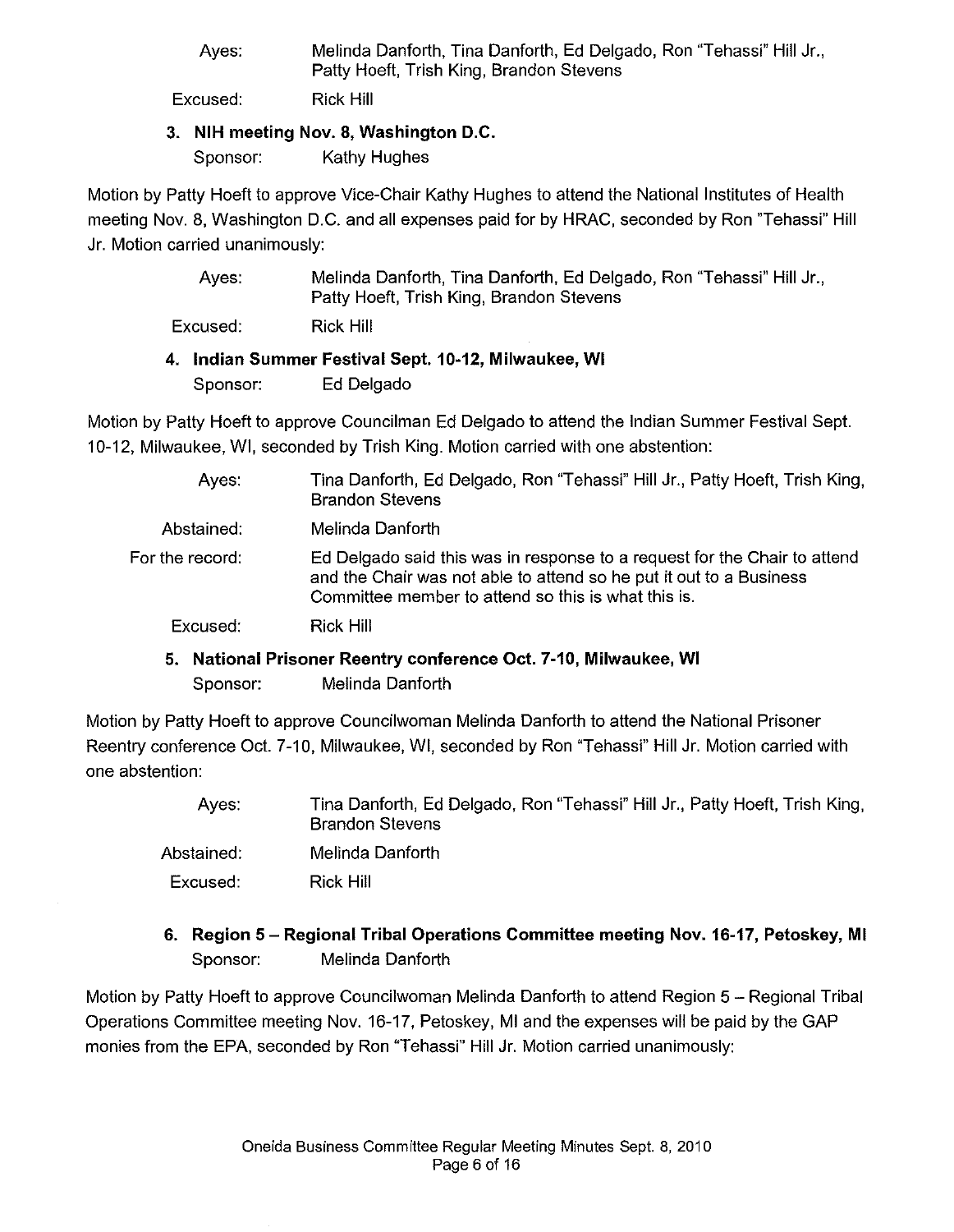Ayes: Melinda Danforth, Tina Danforth, Ed Delgado, Ron "Tehassi" Hill Jr., Patty Hoeft, Trish King, Brandon Stevens

Excused: Rick Hill

7. WI Dept. of Health Services StatelTribal consultation Nov. 10, Waubeno, WI Sponsor: Melinda Danforth

Motion by Patty Hoeft to approve Councilwoman Melinda Danforth to attend the WI Dept. of Health Services State Tribal consultation Nov. 10, Waubeno, WI, seconded by Ron "Tehassi" Hill Jr. Motion carried with one abstention:

- Ayes: Tina Danforth, Ed Delgado, Ron "Tehassi" Hill Jr., Patty Hoeft, Trish King, Brandon Stevens
- Abstained: Melinda Danforth

Excused: Rick Hill

8. Business Development in Indian Country conference Sept. 27-29, Red Wing, MN Sponsor: Brandon Stevens

**Deleted** 

9. NIGA mid-year meeting, Oct. 19-20, Prior Lake, MN Sponsor: Rick Hill/Francine Skenandore

Motion by Patty Hoeft to approve the Chairman Rick Hill's travel to attend the National Indian Gaming Association mid-year meeting Oct. 19-20, Prior Lake, MN, seconded by Trish King. Motion carried unanimously:

> Ayes: Melinda Danforth, Tina Danforth, Ed Delgado, Ron "Tehassi" Hill Jr., Patty Hoeft, Trish King, Brandon Stevens

Excused: Rick Hill

- X. General Tribal Council
	- 1. GTC meeting date Nov. 20 to consider proposed Judiciary Law and Legislative Procedures Act

Sponsor: Trish King

Motion by Ed Delgado to request that the Chairman schedule a General Tribal Council meeting on Nov. 20,2010 to consider the proposed Judiciary Law and Legislative Procedures Act, seconded by Trish King. Motion carried unanimously:

> Ayes: Melinda Danforth, Tina Danforth, Ed Delgado, Ron "Tehassi" Hill Jr., Patty Hoeft, Trish King, Brandon Stevens

Excused: Rick Hill

#### XI. Follow-ups/BC directives

1. Stimulus Initiative quarterly report Sponsor: Debbie Thundercloud/Cheryl Stevens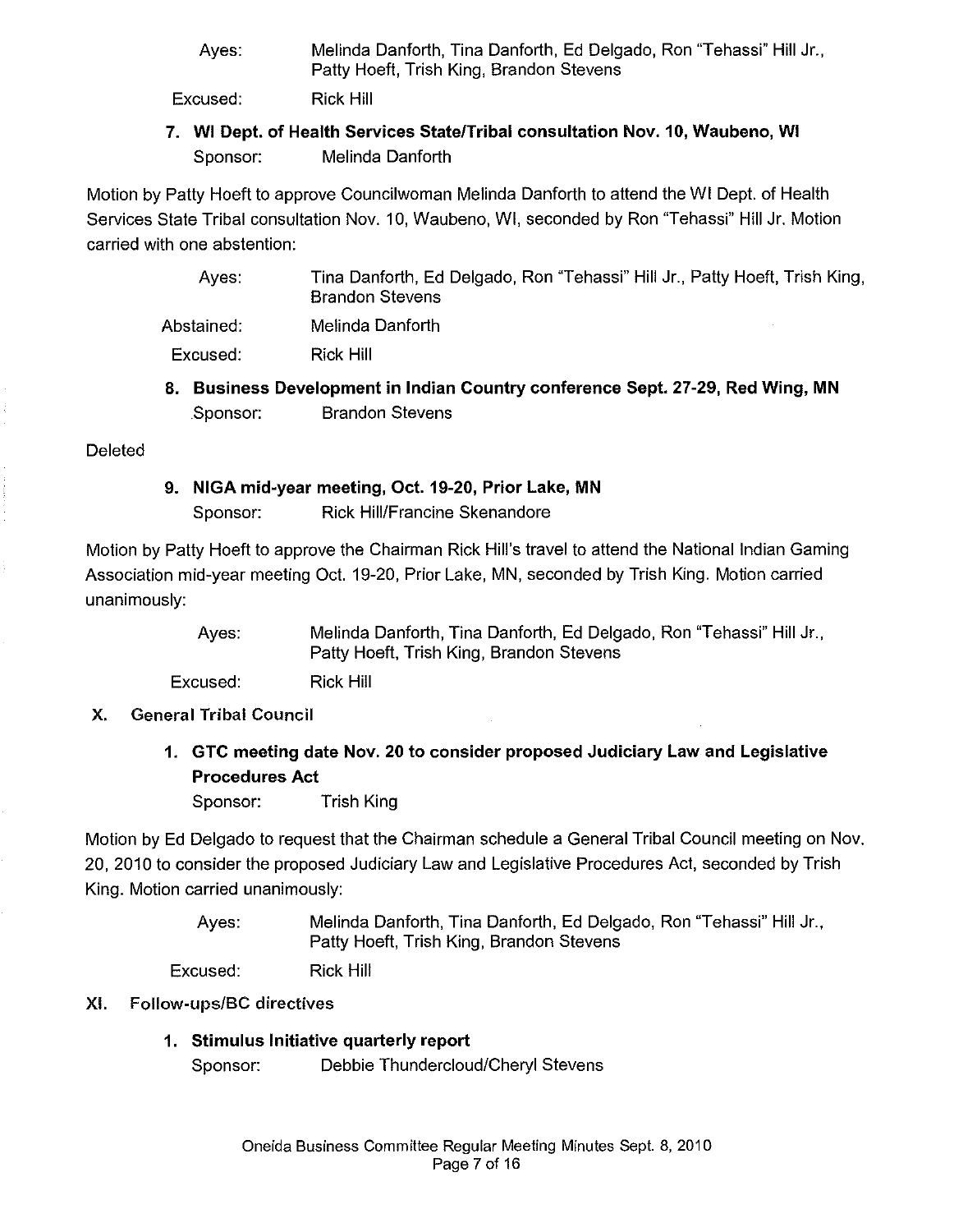Motion by Tina Danforth to accept the Stimulus Initiative quarterly report, seconded by Trish King. Motion carried unanimously:

Ayes: Not present: Excused: Melinda Danforth, Ed Delgado, Ron "Tehassi" Hill Jr., Patty Hoeft, Trish King, Brandon Stevens Tina Danforth Rick Hill

- XII. Tabled Business
- XIII. New Business/Requests
	- 1. MOU between the Oneida Tribe, Crosskeys Investors, De Pere Superstore, BLC Community Bank and WI Dept. of Transportation - De Pere lot Sponsor: Bill Gollnick/Amelia Cornelius

Motion by Ed Delgado to accept the Memorandum of Understanding between the Oneida Tribe, Crosskeys Investors, De Pere Superstore, BLC Community Bank and WI Dept. of Transportation - De Pere lot as information, seconded by Brandon Stevens. Motion carried with two abstentions:

> Ayes: Abstained: Tina Danforth, Ed Delgado, Ron "Tehassi" Hill Jr., Patty Hoeft, Brandon **Stevens** Melinda Danforth, Trish King

Excused: Rick Hill

2. Post two Oneida School Board vacancies

Sponsor: Patty Hoeft

Main motion by Tina Danforth to post the two Oneida School Board vacancies, seconded by Trish King. Motion carried unanimously:

> Ayes: Melinda Danforth, Tina Danforth, Ed Delgado, Ron "Tehassi" Hill Jr., Patty Hoeft, Trish King, Brandon Stevens

Excused: Rick Hill

Amendment to the main motion by Ron "Tehassi" Hill Jr. to extend the current appointments until the positions are posted and filled, seconded by Brandon Stevens. Motion carried with two opposed:

- Ayes: Melinda Danforth, Ron "Tehassi" Hill Jr., Patty Hoeft, Trish King, Brandon **Stevens**
- Opposed: Tina Danforth, Ed Delgado

Excused: Rick Hill

#### 3. Request to reinstate Faith In Action program

Sponsor: Patty Hoeft/Arlie Doxtator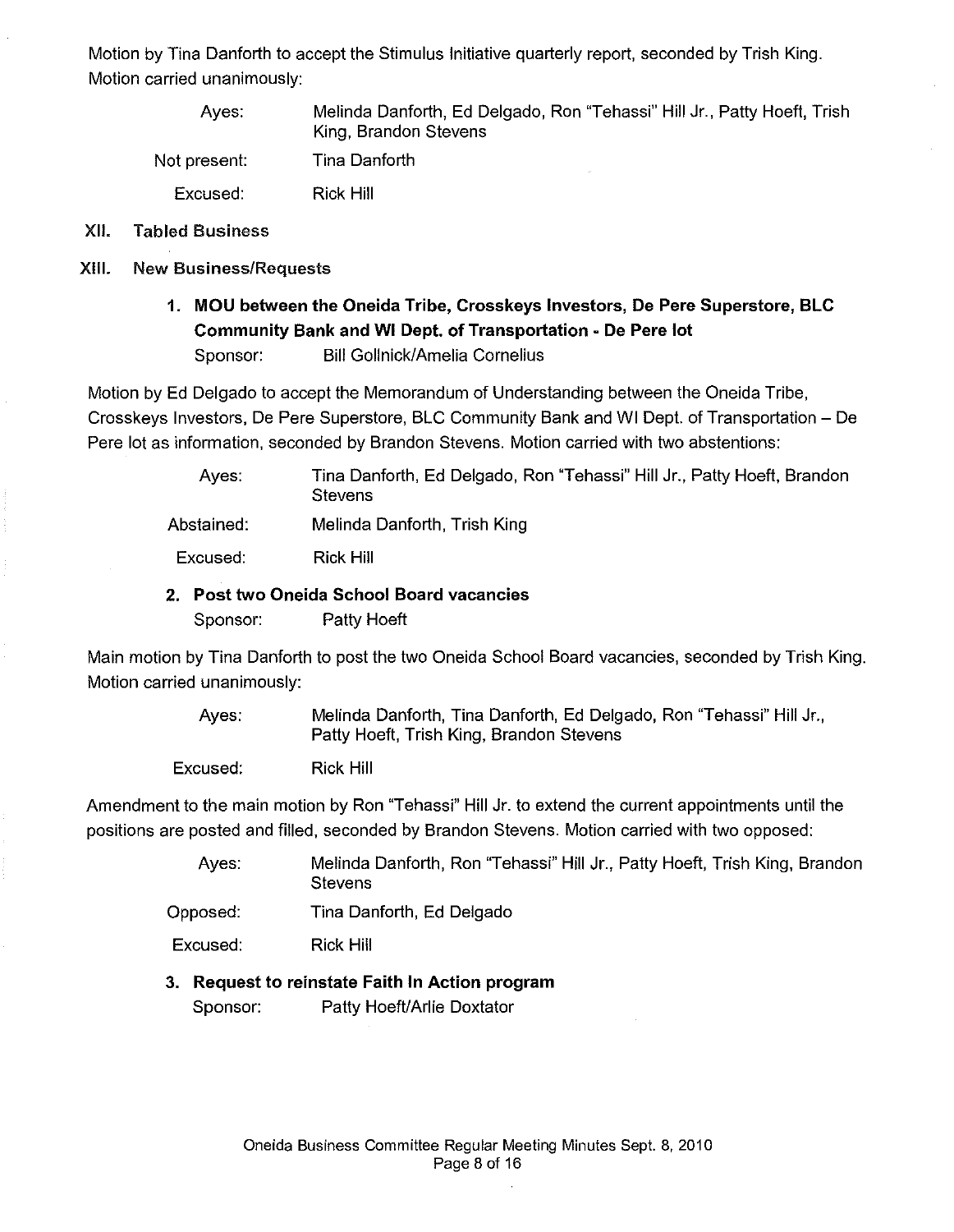Motion by Trish King to defer the Faith in Action request to the General Manager to identify whether or not we can provide in-kind services and help the organization maintain and to bring back a recommendation at the Oct. 13 Business Committee meeting, seconded by Patty Hoeft. Motion carried unanimously:

> Ayes: Melinda Danforth, Tina Danforth, Ed Delgado, Ron "Tehassi" Hill Jr., Patty Hoeft, Trish King, Brandon Stevens

Excused: Rick Hill

# XIV. Cost containment FY2010 Exceptions

# **A.** FY2010 **Hiring** Freeze **Exceptions**

**1. Oneida Nation School Board: Procedural exception to the hiring component of the MOA** 

Sponsor: Ron "Tehassi" Hill Jr.

Motion by Tina Danforth to deny the request for the procedural exception, seconded by Ed Delgado. Motion failed with six opposed:

| Aves:    | Tina Danforth                                                                                     |
|----------|---------------------------------------------------------------------------------------------------|
| Opposed: | Melinda Danforth, Ed Delgado, Ron "Tehassi" Hill Jr., Patty Hoeft, Trish<br>King, Brandon Stevens |
| Excused: | Rick Hill                                                                                         |

Motion by Trish King to support the request for a procedural exception to the hiring component of the Memorandum of Agreement for the School Board to hire the Food Service Manager, seconded by Ron "Tehassi" Hill Jr. Motion carried with one abstention:

| Ayes:           | Melinda Danforth, Ed Delgado, Ron "Tehassi" Hill Jr., Patty Hoeft, Trish<br>King, Brandon Stevens      |
|-----------------|--------------------------------------------------------------------------------------------------------|
| Abstained:      | Tina Danforth.                                                                                         |
| Excused:        | <b>Rick Hill</b>                                                                                       |
| For the record: | Tina Danforth said it is my understanding that this motion is specific to the<br>Food Service Manager. |

Amendment to the main motion by Tina Danforth that this be specific to the interview process that has already illegally occurred but has happened so this needs to be specific to that position only and not going forward to any other additional postings, seconded by Ed Delgado. Motion carried with three abstentions:

| Aves:      | Tina Danforth, Ed Delgado, Patty Hoeft                                |
|------------|-----------------------------------------------------------------------|
| Abstained: | Melinda Danforth, Trish King, Ron "Tehassi" Hill Jr., Brandon Stevens |
| Excused:   | Rick Hill                                                             |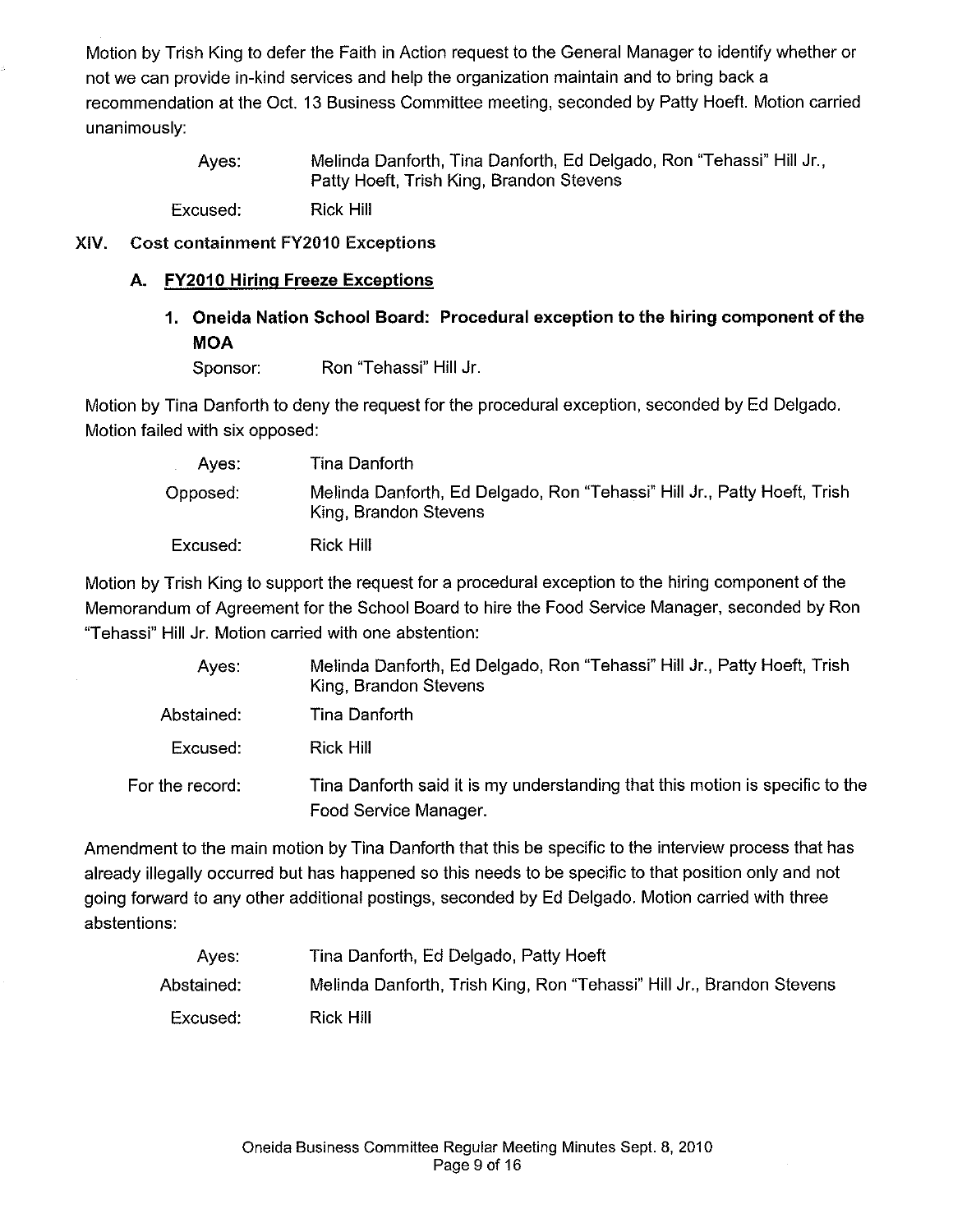2. DPW: Journeyman Electrician pay increase with retro-pay to license date June 30, 2010

Sponsor: Debbie Thundercloud/Kevin Rentmeester

Motion by Patty Hoeft to approve the Journeyman Electrician pay increase with retro-pay to the license date of June 30, 2010. seconded by Ron "Tehassi" Hill Jr. Motion carried unanimously:

| Aves:        | Melinda Danforth, Tina Danforth, Ed Delgado, Ron "Tehassi" Hill Jr.,<br>Patty Hoeft, Brandon Stevens |
|--------------|------------------------------------------------------------------------------------------------------|
| Not present: | <b>Trish King</b>                                                                                    |
| Excused:     | Rick Hill                                                                                            |
| З.           | Museum: Post two part-time Gift Shop Coordinator positions                                           |

Sponsor: Debbie Thundercloud/Rita Lara

Motion by Patty Hoeft to approve to post two part-time Gift Shop Coordinator positions. seconded by Ed Delgado. Motion carried with one abstention:

| Ayes         | Tina Danforth, Ed Delgado, Ron "Tehassi" Hill Jr., Patty Hoeft, Brandon<br>Stevens |
|--------------|------------------------------------------------------------------------------------|
| Abstained:   | Melinda Danforth                                                                   |
| Not present: | Trish King                                                                         |
| Excused:     | Rick Hill                                                                          |
|              |                                                                                    |

## 4. Internal Services: Post one Internal Services Division Director position Sponsor: Debbie Thundercloud/Lloyd Powless Jr.

Motion by Patty Hoeft to post one Internal Services Division Director position, seconded by Ron "Tehassi" Hill Jr. Motion carried with one abstention:

| Ayes:        | Melinda Danforth, Ed Delgado, Ron "Tehassi" Hill Jr., Patty Hoeft,<br><b>Brandon Stevens</b> |
|--------------|----------------------------------------------------------------------------------------------|
| Abstained:   | Tina Danforth                                                                                |
| Not present: | Trish King                                                                                   |
| Excused:     | Rick Hill                                                                                    |

5. Pharmacy: Post one Patient Account Representative position due to resignation Sponsor: Debbie Thundercloud/James Poels

Motion by Patty Hoeft to approve to post one Patient Account Representative position due to resignation, seconded by Ron "Tehassi" Hill Jr. Motion carried with one abstention:

| Aves:        | Melinda Danforth, Ed Delgado, Ron "Tehassi" Hill Jr., Patty Hoeft,<br><b>Brandon Stevens</b> |
|--------------|----------------------------------------------------------------------------------------------|
| Abstained.   | Tina Danforth                                                                                |
| Not present: | Trish King                                                                                   |
| Excused:     | Rick Hill                                                                                    |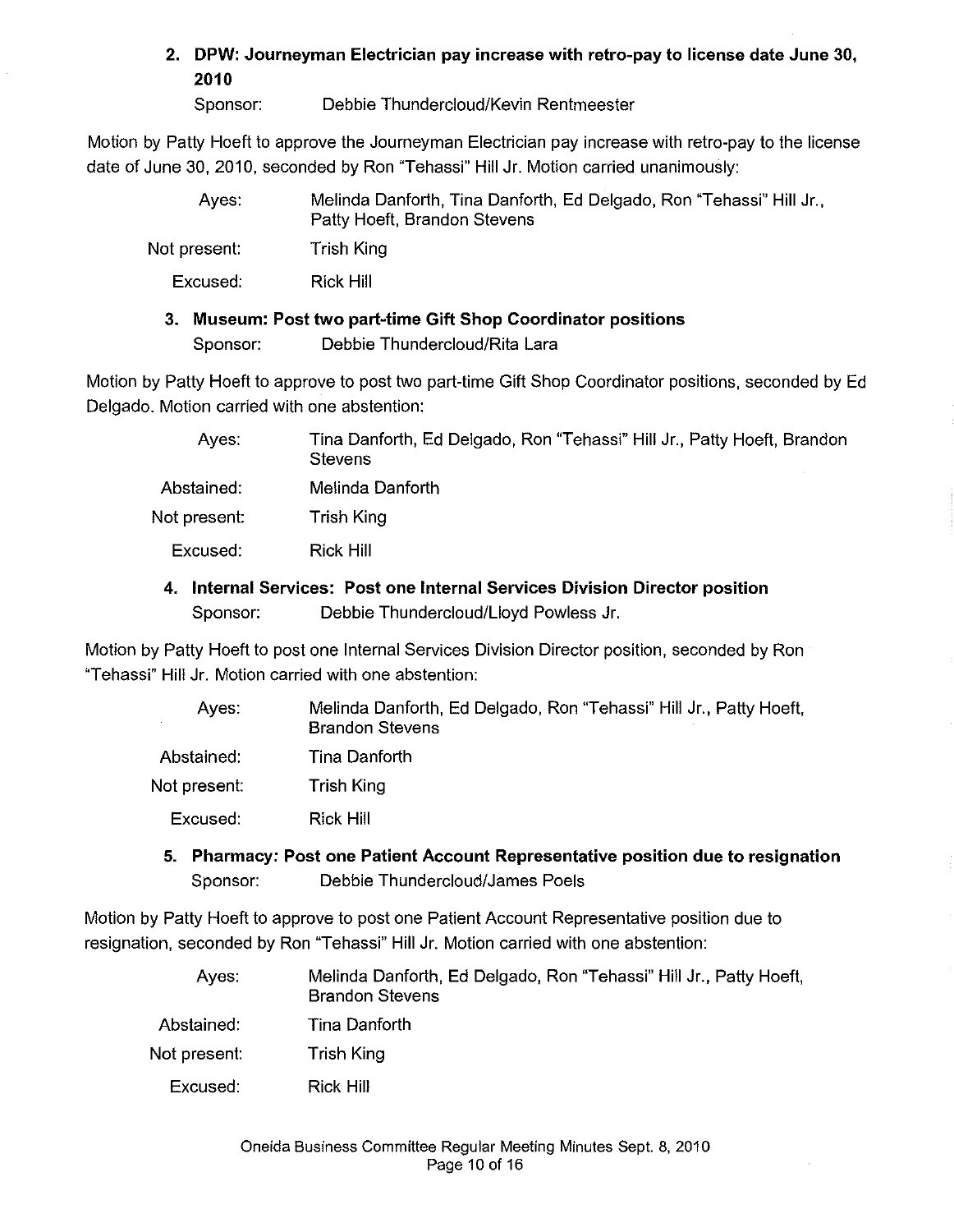## 6. Recreation: Post one Recreation Specialist position due to resignation

Sponsor: Debbie Thundercloud/Arlouine Bain

Motion by Melinda Danforth to approve to post one Recreation Specialist position due to resignation, seconded by Ed Delgado. Motion carried with one abstention:

| Aves:        | Melinda Danforth, Ed Delgado, Ron "Tehassi" Hill Jr., Patty Hoeft,<br><b>Brandon Stevens</b> |
|--------------|----------------------------------------------------------------------------------------------|
| Abstained:   | Tina Danforth                                                                                |
| Not present: | Trish King                                                                                   |
| Excused:     | Rick Hill                                                                                    |

Motion by Tina Danforth that the Recreation Specialist position be filled with an Oneida tribal member, seconded by Melinda Danforth. Motion carried unanimously:

| Aves:        | Melinda Danforth, Tina Danforth, Ed Delgado, Ron "Tehassi" Hill Jr.,<br>Patty Hoeft, Brandon Stevens |
|--------------|------------------------------------------------------------------------------------------------------|
| Not present: | Trish King                                                                                           |
| Excused:     | <b>Rick Hill</b>                                                                                     |

# B. Elimination Out-of-State Travel Exceptions. unless emergency, certification requirements and government official travel

1. Trust Committee: Trust Committee Director Susan White to attend NAFOA annual finance conference Sept. 13-15, Jersey City, NJ Sponsor: Bill Gollnick

Motion by Brandon Stevens to approve Trust Committee Director Susan White to attend the NAFOA annual finance conference Sept. 13-15, Jersey City, NJ, seconded by Ed Delgado. Motion carried with one abstention:

| Aves:      | Melinda Danforth, Tina Danforth, Ed Delgado, Ron "Tehassi" Hill Jr., |
|------------|----------------------------------------------------------------------|
|            | Patty Hoeft, Brandon Stevens                                         |
| Abstained: | Trish King                                                           |

Excused: Rick Hill

2. Tourism: Events Director Mike Metoxen and Events Coordinator Kirby Metoxen to attend 12<sup>th</sup> annual AIANTA conference Sept. 19-22, Tulalip, Washington Sponsor: Debbie Thundercloud

Motion by Brandon Stevens to approve Events Director Mike Metoxen and Events Coordinator Kirby Metoxen to attend the American Indian Alaska Native Tourism Association conference Sept. 19-22, Tulalip, WA, seconded by Patty Hoeft. Motion carried unanimously:

> Ayes: Melinda Danforth, Tina Danforth, Ed Delgado, Ron "Tehassi" Hill Jr., Patty Hoeft, Trish King, Brandon Stevens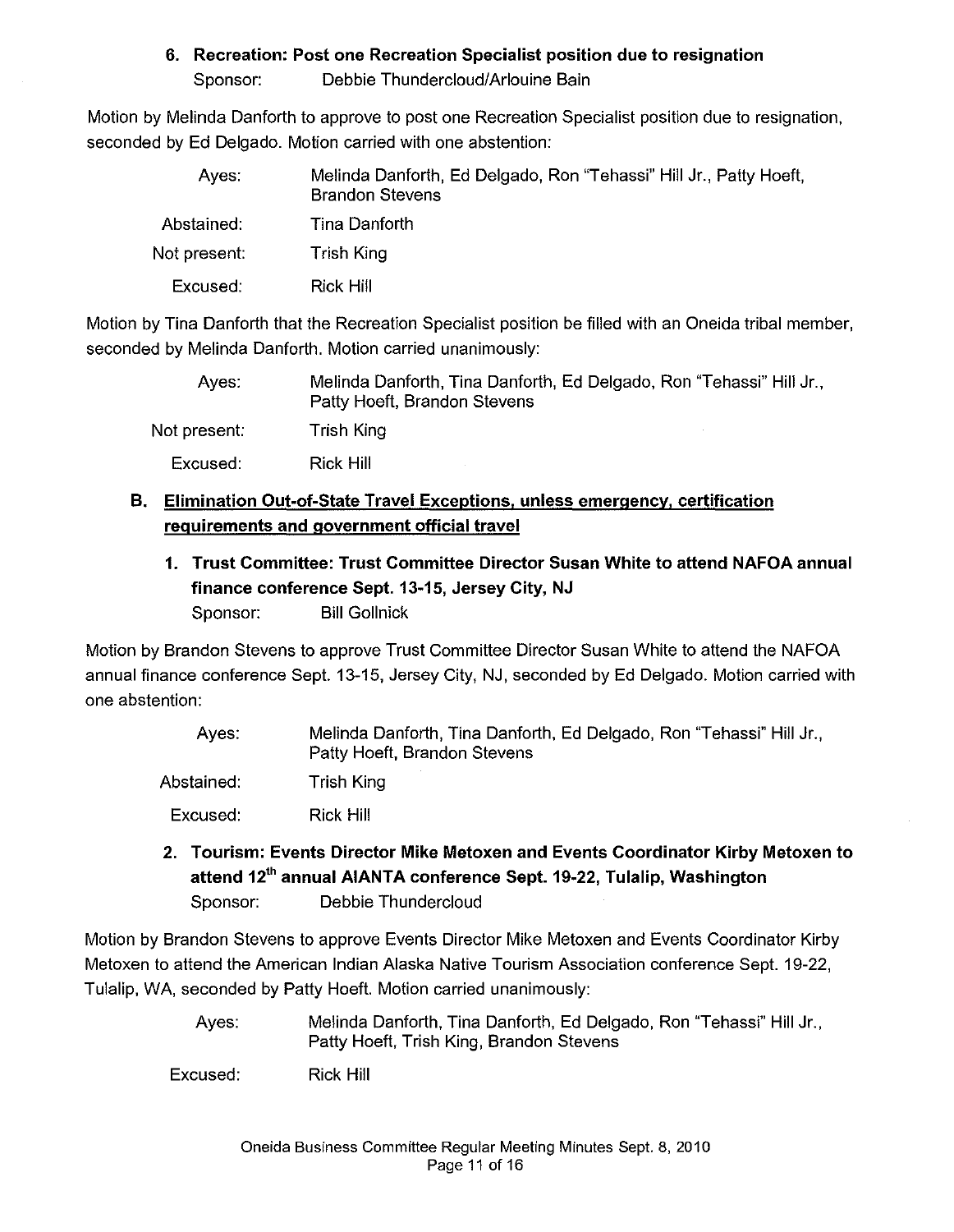## C. Elimination Food, Beverage and Related Open Purchase Order Exceptions

1. Behavior Health: Increase original purchase order amount of \$20,000 due to three outstanding invoices

Sponsor: Debbie Thundercloud/Judith Jourdan

Motion by Tina Danforth to approve \$18,417.84 for the three outstanding invoices, seconded by Ed Delgado. Motion carried unanimously:

> Ayes: Melinda Danforth, Tina Danforth, Ed Delgado, Ron "Tehassi" Hill Jr., Patty Hoeft, Trish King, Brandon Stevens

Excused: Rick Hill

#### XV. Additions

#### 1. WDNR travel request Sept. 21 Wisconsin Rapids, WI

Sponsor: Ron "Tehassi" Hill Jr.

Motion by Brandon Stevens to approve Councilman Ron "Tehassi" Hill Jr. to attend the WDNR event Sept. 21, Wisconsin Rapids, WI seconded by Trish King. Motion carried with one abstention:

> Ayes: Melinda Danforth, Tina Danforth, Ed Delgado, Patty Hoeft, Trish King, Brandon Stevens

Abstained: Ron "Tehassi" Hill Jr.

Excused: Rick Hill

# 2. Budget community meeting and Indian Summer Fest travel request Sept. 9·11, Milwaukee, WI

Sponsor: Tina Danforth

Motion by Trish King to approve Treasurer Tina Danforth to attend the Budget community meeting and Indian Summer Fest Sept. 9·11, Milwaukee, WI, seconded by Trish King. Motion carried unanimously:

> Ayes: Melinda Danforth, Tina Danforth, Ed Delgado, Patty Hoeft, Ron "Tehassi" Hill Jr., Trish King, Brandon Stevens

Excused: Rick Hill

3. NAFOA conference travel request Sept. 13·16, Jersey City, NJ Sponsor: Larry Barton

Motion by Tina Danforth to approve Chief Financial Officer Larry Barton to attend the NAFOA conference Sept. 13·16, Jersey City, NJ, seconded by Trish King. Motion carried unanimously:

> Ayes: Melinda Danforth, Tina Danforth, Ed Delgado, Ron "Tehassi" Hill Jr., Patty Hoeft, Trish King, Brandon Stevens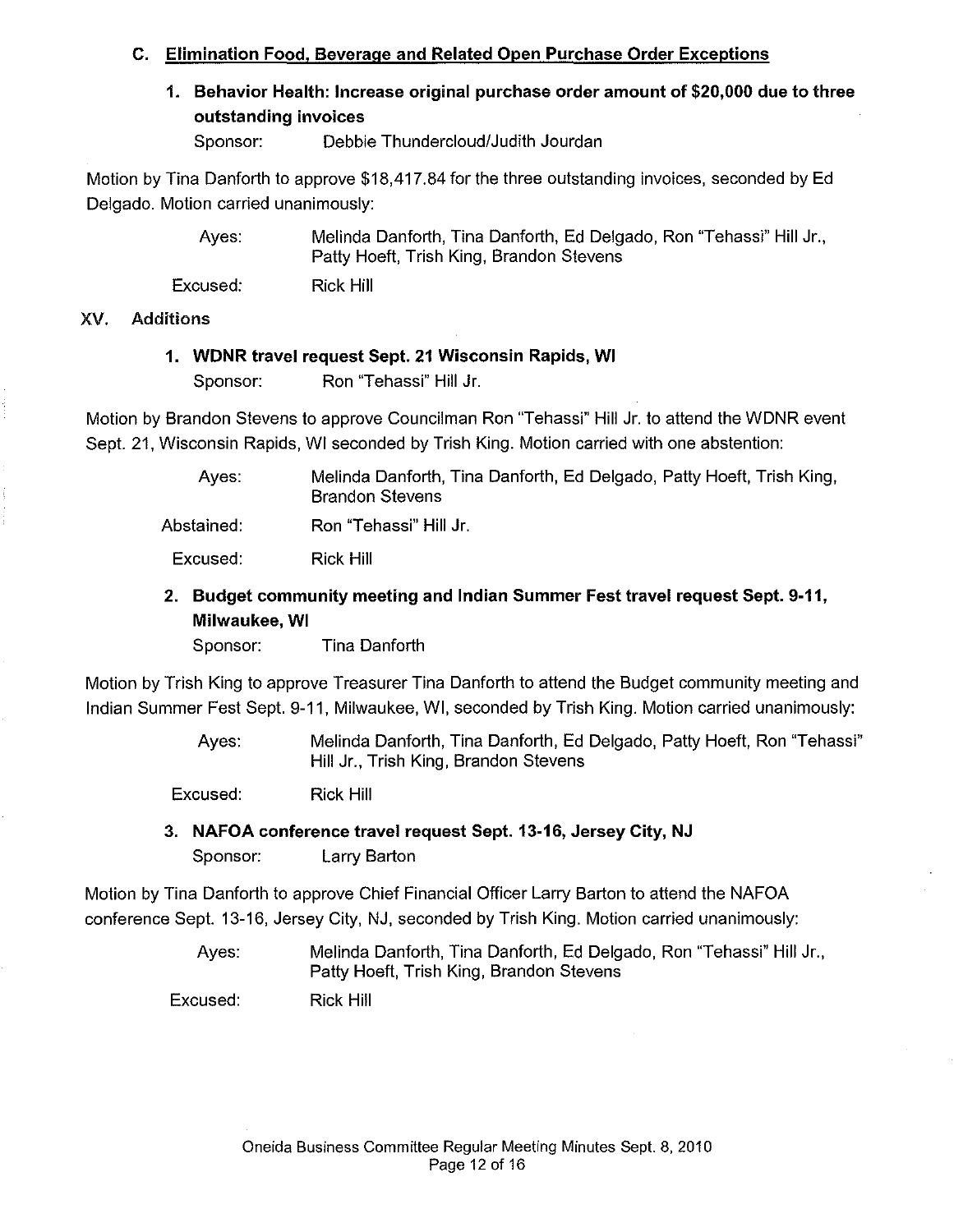# 4. Indian Summer Fest travel request Sept. 10-11, Milwaukee, **WI**

Sponsor: Patty Hoeft

Motion by Ed Delgado to approve Tribal Secretary Patty Hoeft to attend the Indian Summer Fest Sept. 10-11. Milwaukee, WI, seconded by Ron "Tehassi" Hill Jr. Motion carried unanimously:

> Ayes: Melinda Danforth, Tina Danforth. Ed Delgado, Ron "Tehassi" Hill Jr., Patty Hoeft, Trish King, Brandon Stevens

Excused: Rick Hill

5. Andre and Tritt, LLC attorney contract for Oneida Police Commission Sponsor: Ed Delgado

Motion by Ed Delgado to approve the Andre and Tritt, LLC attorney contract for the Oneida Police Commission, seconded by Patty Hoeft. Motion carried with two abstentions:

| Aves:      | Ed Delgado, Ron "Tehassi" Hill Jr., Patty Hoeft, Trish King, Brandon<br><b>Stevens</b> |
|------------|----------------------------------------------------------------------------------------|
| Abstained: | Melinda Danforth, Tina Danforth                                                        |
| Excused:   | Rick Hill                                                                              |
|            |                                                                                        |

# 6. Oneida Total Integrated Enterprises oath of office for Jeff House Sponsor: Patty Hoeft

Administered by Tribal Secretary Patty Hoeft

7. Indigenous Games report

Sponsor: Brandon Stevens

Motion by Patty Hoeft to defer the Indigenous Games report to the Sept. 22 Business Committee meeting, seconded by Tina Danforth. Motion carried unanimously:

> Ayes: Melinda Danforth, Tina Danforth, Ed Delgado, Ron "Tehassi" Hill Jr., Patty Hoeft, Trish King, Brandon Stevens

Excused: Rick Hill

8. Wages concern

Sponsor: Ed Delgado

Motion by Tina Danforth to accept the wages proposal request as information, seconded by Melinda Danforth. Motion carried with one abstention:

> Ayes: Melinda Danforth, Tina Danforth, Ed Delgado, Ron "Tehassi" Hill Jr., Trish King, Brandon Stevens

Abstained: Patty Hoeft

Excused: Rick Hill

XVI. Action in open session on items from Executive Session Discussion meeting of Sept. 7, 2010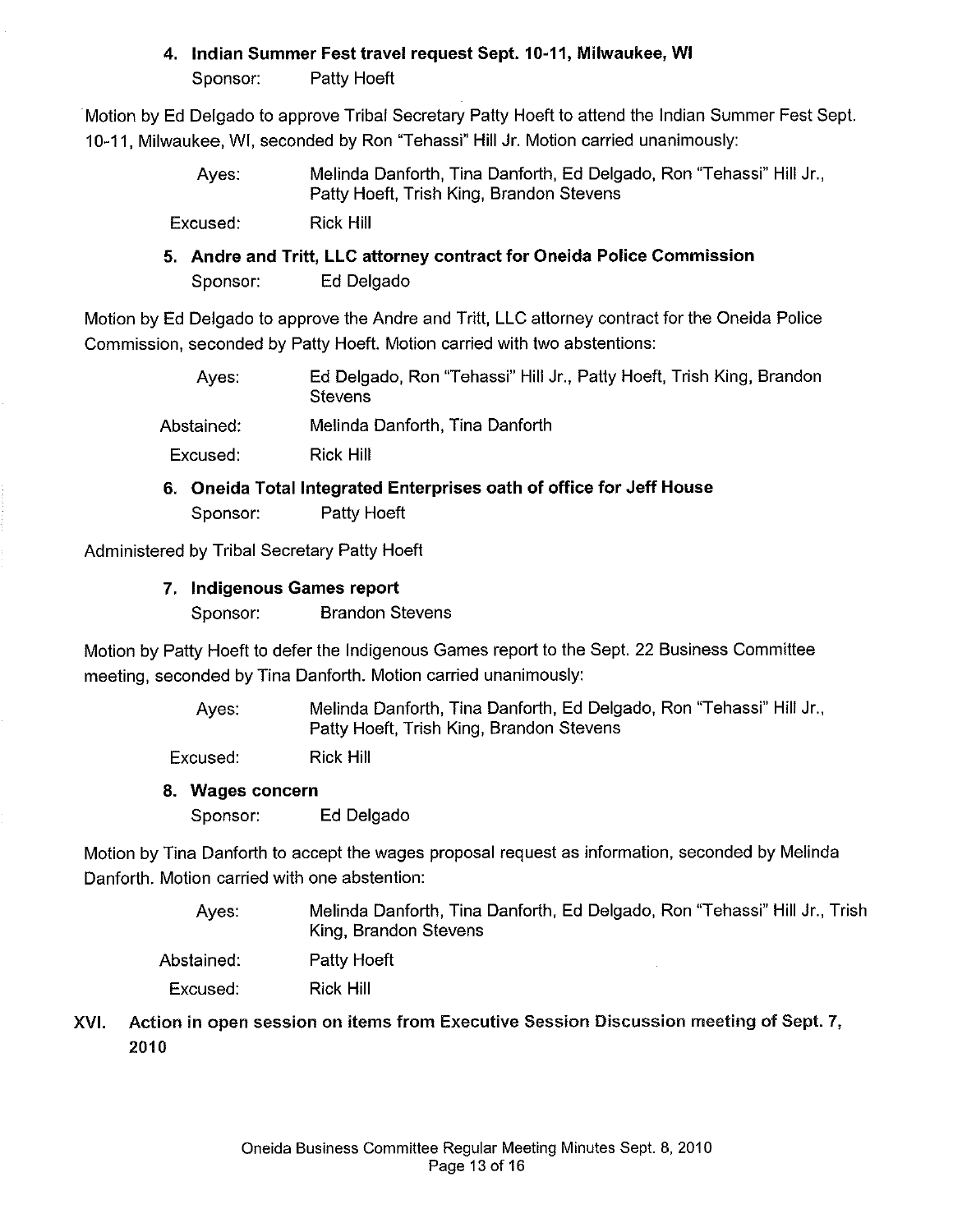### A. Executive Managers reports

### 1. General Manager bi-monthly report

Motion by Patty Hoeft to accept the General Manager bi-monthly report, seconded by Ron "Tehassi" Hill Jr. Motion carried unanimously:

| Aves:        | Melinda Danforth, Tina Danforth, Ed Delgado, Ron "Tehassi" Hill Jr.,<br>Patty Hoeft, Trish King |
|--------------|-------------------------------------------------------------------------------------------------|
| Not present: | <b>Brandon Stevens</b>                                                                          |
| Excused:     | Rick Hill                                                                                       |

Motion by Trish King to direct the General Manager to provide reports on the American Recovery and Reinvestment Act funding for maintenance and the Legal Resources Center statistical information, seconded by Ed Delgado. Motion carried unanimously:

| Melinda Danforth, Tina Danforth, Ed Delgado, Ron "Tehassi" Hill Jr.,<br>Patty Hoeft, Trish King |
|-------------------------------------------------------------------------------------------------|
| <b>Brandon Stevens</b>                                                                          |
| Rick Hill                                                                                       |
|                                                                                                 |

# 2. Chief Counsel report

Motion by Patty Hoeft to accept the Chief Counsel bi-weekly report, seconded by Ron "Tehassi" Hill Jr. Motion carried unanimously:

| Melinda Danforth, Tina Danforth, Ed Delgado, Ron "Tehassi" Hill Jr., |
|----------------------------------------------------------------------|
|                                                                      |
|                                                                      |
|                                                                      |

Motion by Trish King to forward the contract report to the Executive Managers for follow-up, seconded by Ron "Tehassi" Hill Jr. Motion carried unanimously:

| Aves:        | Melinda Danforth, Tina Danforth, Ed Delgado, Ron "Tehassi" Hill Jr.,<br>Patty Hoeft, Trish King |
|--------------|-------------------------------------------------------------------------------------------------|
| Not present: | <b>Brandon Stevens</b>                                                                          |
| Excused:     | Rick Hill                                                                                       |
|              |                                                                                                 |

# 3. Chief Financial Officer executive financial overview

Motion by Patty Hoeft to accept the Chief Financial Officer executive financial overview report, seconded by Tina Danforth. Motion carried with one abstention:

- Ayes: Melinda Danforth, Tina Danforth, Ed Delgado, Ron "Tehassi" Hill Jr., Patty Hoeft, Trish King Brandon Stevens
- Abstained:
- Excused: Rick Hill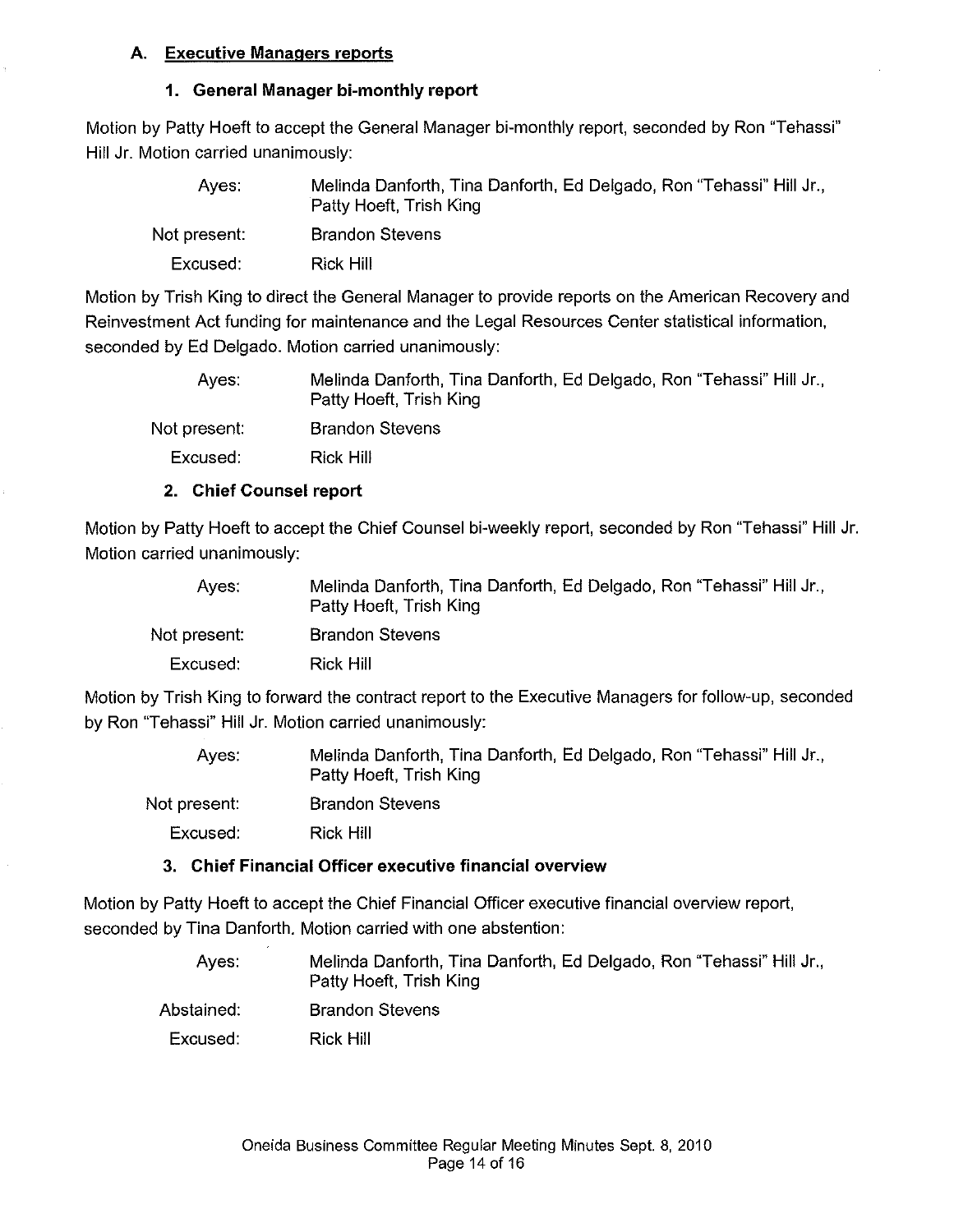Motion by Trish King to direct the Chief Financial Officer to provide a resolution regarding cost containment recommendations in open session due at the Sept. 22 Business Committee meeting, seconded by Patty Hoeft. Motion carried unanimously:

> Ayes: Melinda Danforth, Tina Danforth, Ed Delgado, Ron "Tehassi" Hill Jr., Patty Hoeft, Trish King, Brandon Stevens

Excused: Rick Hill

# B. Follow-ups/BC directives

1. Homeless/Case management system

Sponsor: Debbie Thundercloud

**Excerpt from Aug. 26:** Motion by Patty Hoeft to accept the assistance for homeless person report and request for another report at the next Business Committee meeting on the status of creating a case management system, seconded by Trish King. Motion carried with one abstention.

Motion by Patty Hoeft to accept the homeless report and request another status report on effects to develop a case management system due at the Oct. 13 Business Committee meeting and to move to open session, seconded by Ed Delgado. Motion carried with one abstention:

| Aves:                          | Melinda Danforth, Ed Delgado, Ron "Tehassi" Hill Jr., Patty Hoeft, Trish<br>King, Brandon Stevens |
|--------------------------------|---------------------------------------------------------------------------------------------------|
| Abstained:                     | Tina Danforth                                                                                     |
| Excused:                       | Rick Hill                                                                                         |
| 2. Three and Four Fires report |                                                                                                   |

# Sponsor: Larry Barton/Terry Cornelius Excerpt from Aug. 26: Motion by Trish King to request the Chief Financial Assistant to provide a written report on the Three and Four Fires at the next Executive Business Committee meeting, seconded by Kathy Hughes. Motion carried unanimously.

Motion by Melinda Danforth to accept the Three and Four Fires report, seconded by Brandon Stevens. Motion carried unanimously:

> Ayes: Melinda Danforth, Tina Danforth, Ed Delgado, Ron "Tehassi" Hill Jr., Patty Hoeft, Trish King, Brandon Stevens

Excused: Rick Hill

Motion by Trish King to direct the Chief Finance Advisor to provide a recommendation on the future investment of Three Fires in 30 days, due at the Oct. 13 Business Committee meeting, seconded by Melinda Danforth. Motion carried unanimously:

> Ayes: Melinda Danforth, Tina Danforth, Ed Delgado, Ron "Tehassi" Hill Jr., Patty Hoeft, Trish King, Brandon Stevens

Excused: Rick Hill

# 3. Fiscal year '11 trade back for cash report

Sponsor: Executive Managers

Excerpt from Aug. 26: Motion by Trish King to request a written recommendation from the Executive Managers regarding fiscal year '11 trade-back for cash both the annual and anytime policies, seconded by Kathy Hughes. Motion carried with two abstentions.